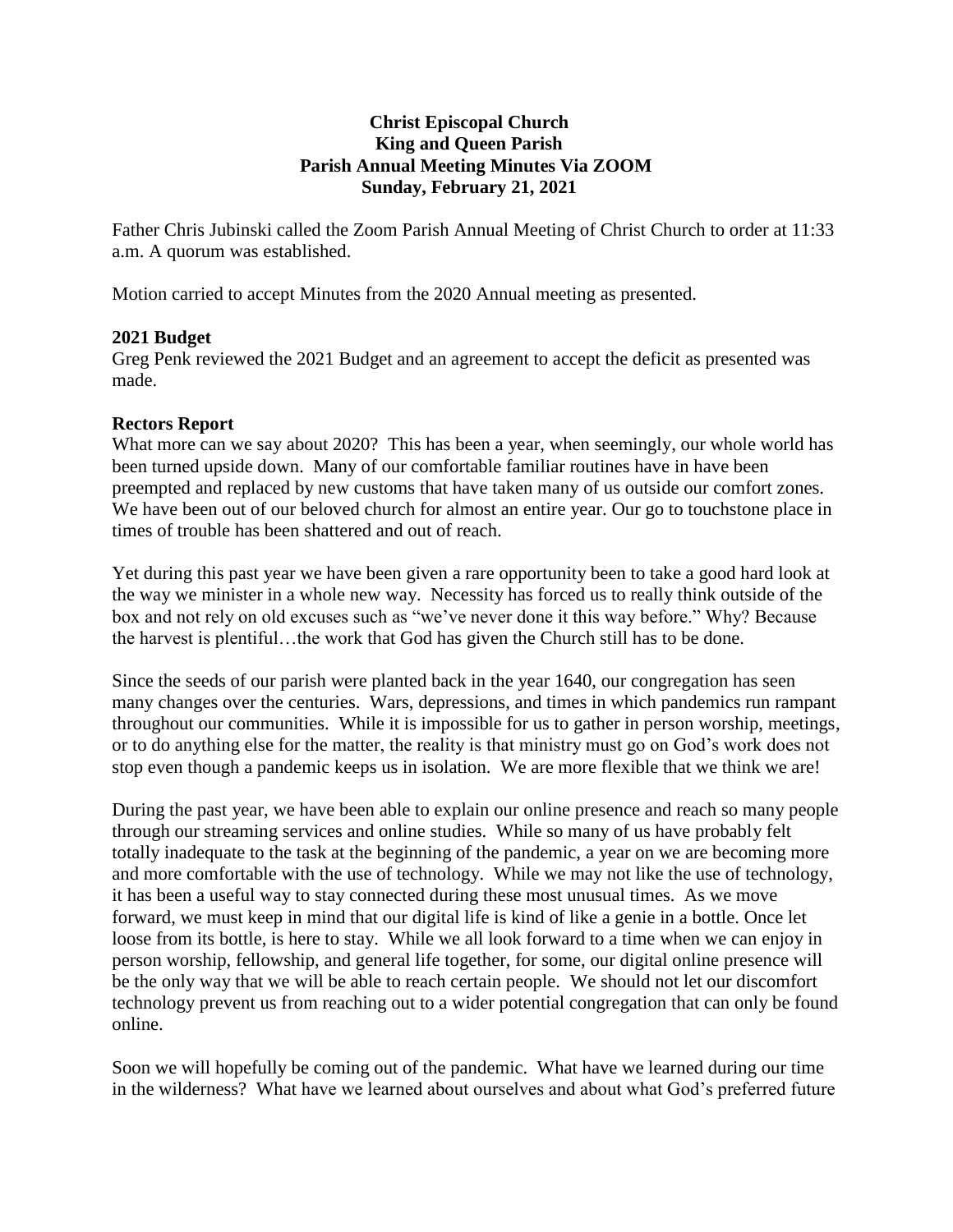is for us? As we continue to discern our future, let us first celebrate how that we have been flexible enough to navigate through the waters of COVID-19. God has given us the courage, strength, and inspiration to see our way through these strange times and still minister in God's name.

Finally, as I continue to recover from the bout of COVID-19, I am grateful for all your prayers, love, cards, nourish meals and words of support that has been so important to my healing. I am so grateful and proud of Greg Penk, Keith Owens, Bobbi Schmitz, and our Vestry for keeping us moving forward. It is humbling to see that the world still turns without me being in charge and that I am not as important in the grand scheme of things as I think I am! Best Wishes and God's Blessing Chris+

## **Senior Warden**

This year started out so nicely. I'm not sure why it didn't decide to keep it up. Once Covid-19 started spreading, we had to begin making many decisions to try to ensure that the congregation could continue to worship safely. As Spring approached, we were able to begin looking at ways to gather together, and Fr. Chris established a Regathering Committee under the wonderful leadership of Robbie Loker. In Mid-May, we began establishing guidelines for reopening using the Diocesan, CDC, State and County guidance. We began holding outdoor services in the Loker's side yard in late June, and we eventually were able to move into the Parish Hall, and using social distancing and masking guidelines, held safe services through Christmas.

While the Church building was unavailable, the Buildings and Grounds committee began investigating a potential mold problem. An evaluation by a licensed environmental company showed that we did have mold. Using their recommendations, the mold was remediated, old air conditioning units were replaced by new heat pumps, dehumidifiers were installed, and the entire interior of the Church was repainted.

Father Chris told me on Dec. 30 that he had tested positive for Covid-19. At this point he was home, but feeling progressively worse. Carol notified me on Wednesday, January 6, that he had gone to St. Mary's Hospital.

I took the following steps to try to keep the congregation informed, and to make sure we had a way to have services and pastoral care:

 $\Box$  I coordinated with Fr. Greg Syler to provide pastoral services and Sunday Zoom Morning Prayer services to Christ Church. I made sure that he could post services on the Christ Church Facebook page. Also talked to Bishop Mariann about Chris' condition.

 $\Box$  I worked with Bobbi Schmitz, our Parish Administrator, to come up with an email distribution list for the congregation.

 $\Box$  I began providing regular updates to the congregation on Fr. Chris via email and Facebook.

 $\Box$  I began publishing a weekly Parish Newsletter.

 $\Box$  I began coordinating with the Kathleen Hall of the Diocese and Stephen Hunt to send him an "End of Service" letter due to his unavailability to perform after he tore a tendon in his left thumb after a fall. Stephen is applying for unemployment, and hopefully we'll be able to get him back in the Summer.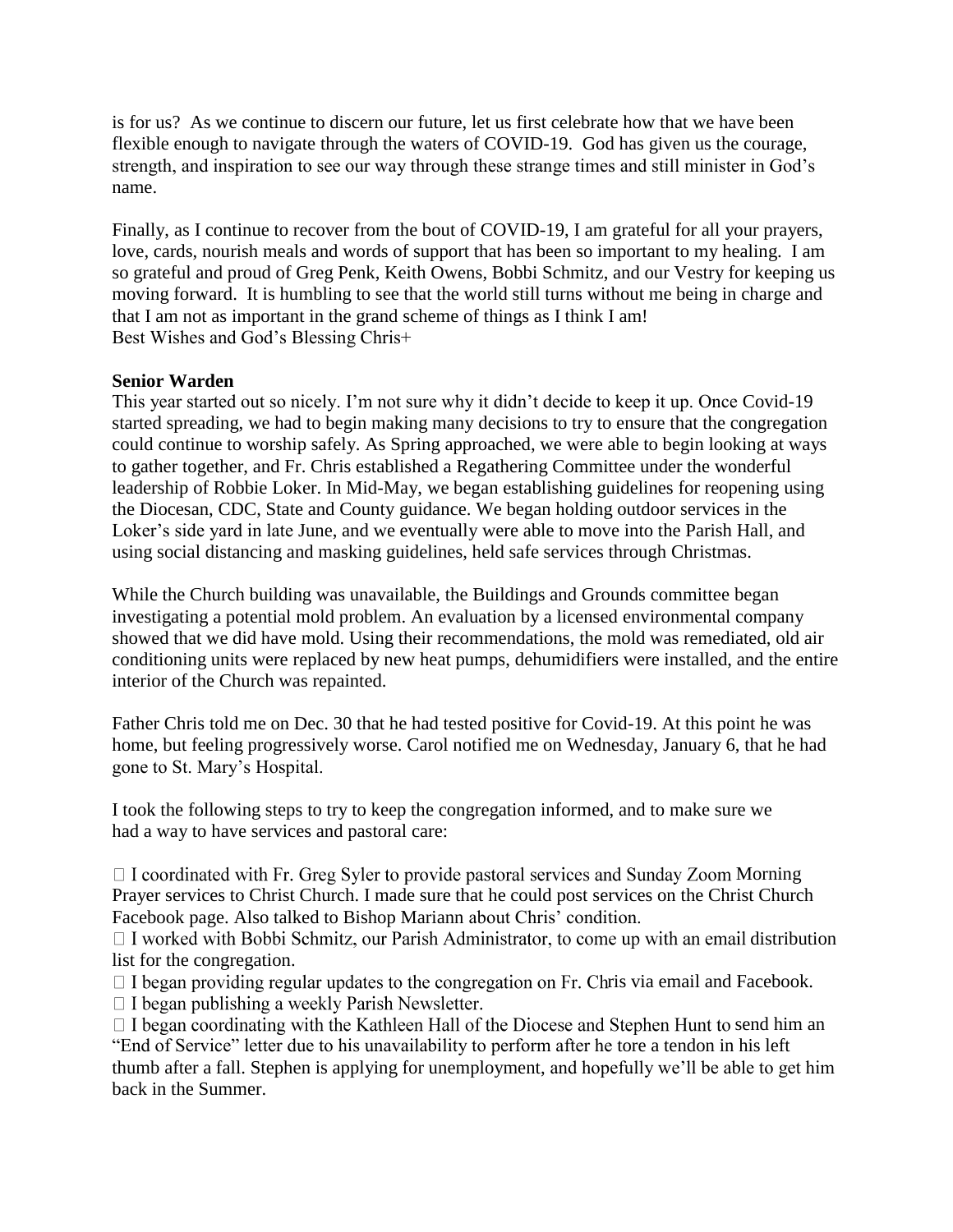$\Box$  I coordinated with our Parish Administrator and Greg Syler regarding Pat Wyant's funeral.

 $\Box$  I answered questions from the congregation and others regarding Chris at numerous times.

 $\Box$  I began reviewing financial and pledge information for the Church. Based on this, I contacted Andrew Walter at the Diocese and we discussed various areas in which we could get financial relief.

 $\Box$  Worked with Bobbi and Fr. Chris to establish the Parish budget for 2021.

It was supposed to be such a nice, easy job. Respectfully Submitted Greg Penk

# **Junior Warden's Report**

What a year.

- High humidity. Starting in 2018 highest rainfall in a long time. Average is 43 inches, (2018- 66.28") (2019- 42.34") (2020- 57.34") (2003 was the last time we even over 50", (60.83")) – Mold inspection. Mildew but no dangerous mold found.

- Remediation, cleaning professionally done top to bottom, crawl space waterproofed.
- Replaced old HVAC systems. They were NOT pulling water from the air.
- Repainting church from the Altar to the bell tower.
- 13 or 20 March, 2021 church yard cleanup day.

Keith Owens, Retired, mostly

#### **Treasurer's Report and Endowment Report**

Brad Reeves reviewed the Profit/Loss for 2020 and discussed the endowments and their current value.

#### **Presentation of 2021 Vestry Candidates**

John Deatrick, Paul Nelson, and Lynne Redmond presented for a 3-year term on Vestry. Motion carried.

#### **Recognition of Outgoing Vestry Members**

John Harhai, Robert Opperman and Greg Penk (Vestry) Julie Burch (Registrar)

# **2021 Diocesan Convention Report**

On January 30 at 9:00 a.m. the 126 Diocesan Convention kicked off online. The Bishops Marianne and Chilton presided over the event. The morning started with prayer and song and consisted of introducing new clergy along with saying goodbye to those leaving. We then voted on committee members, supplemental rule changes, and consent agenda. Next the health and vitality of the parishes was discussed. A treasury report was then given, and the 2021 budget was approved by 96.4% of those voting. After lunch we heard a report on constitution and cannon and voted on 4 resolutions that all passed. A vote was then taken to approve the merger of Church of the Ascension and St. George's Church to become Resurrection Parish (Ascension and St. George's Churches), and the merger was approved. The final vote was to hold next years convention on January 29, 2022. Then at 3:00 p.m. Bishop Marianne adjourned with prayer and song. I conclude that the convention was a success and the online format would be a good alternative to in person if and when necessary,

Donnie Morgan, Episcopalian at large